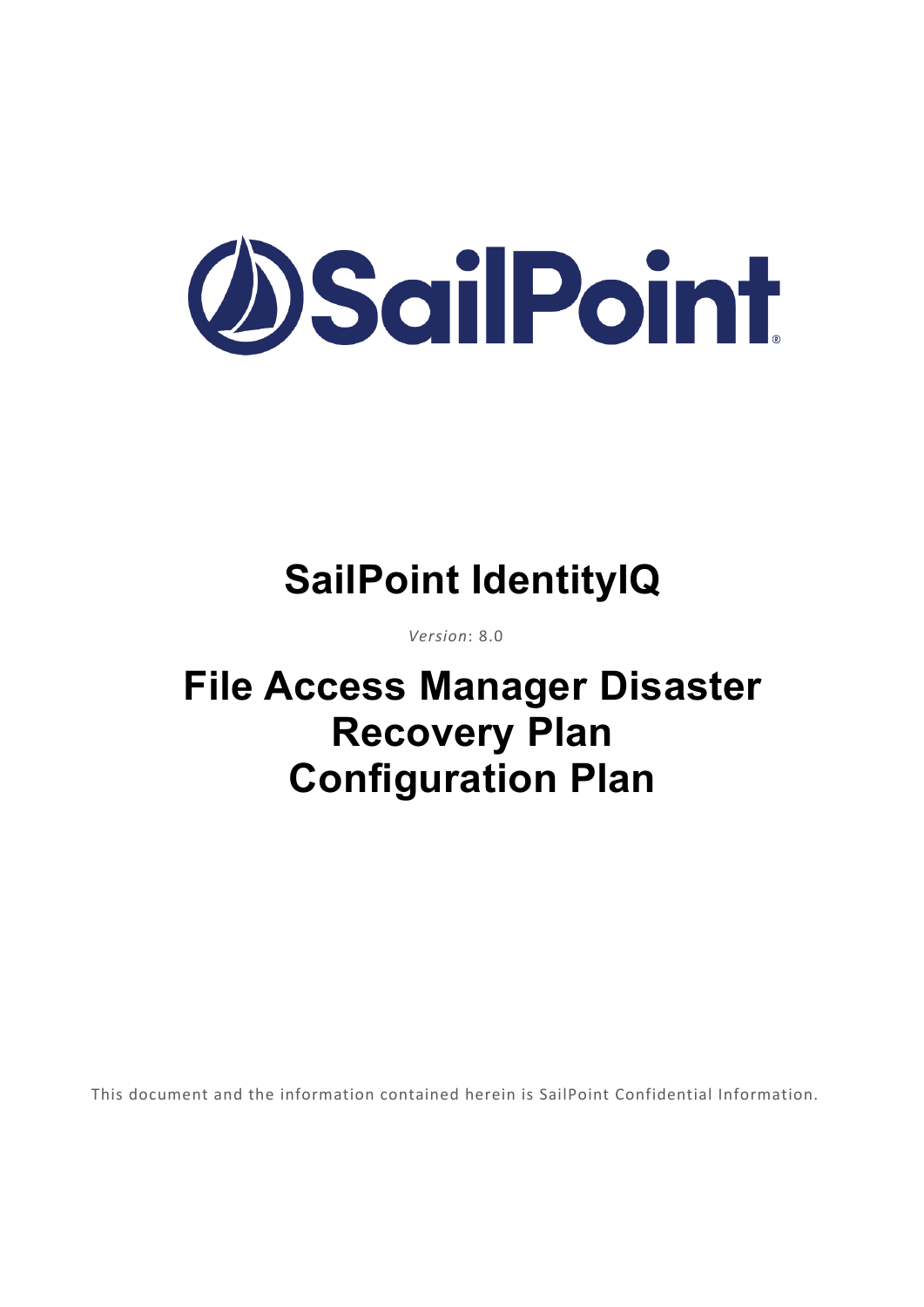

#### **Copyright © 2019 SailPoint Technologies, Inc., All Rights Reserved.**

SailPoint Technologies, Inc. makes no warranty of any kind with regard to this manual or the information included therein, including, but not limited to, the implied warranties of merchantability and fitness for a particular purpose. SailPoint Technologies shall not be liable for errors contained herein or direct, indirect, special, incidental or consequential damages in connection with the furnishing, performance, or use of this material.

**Restricted Rights Legend.** All rights are reserved. No part of this document may be published, distributed, reproduced, publicly displayed, used to create derivative works, or translated to another language, without the prior written consent of SailPoint Technologies. The information contained in this document is subject to change without notice.

Use, duplication or disclosure by the U.S. Government is subject to restrictions as set forth in subparagraph (c) (1) (ii) of the Rights in Technical Data and Computer Software clause at DFARS 252.227-7013 for DOD agencies, and subparagraphs (c) (1) and (c) (2) of the Commercial Computer Software Restricted Rights clause at FAR 52.227-19 for other agencies.

**Regulatory/Export Compliance**. The export and re-export of this software is controlled for export purposes by the U.S. Government. By accepting this software and/or documentation, licensee agrees to comply with all U.S. and foreign export laws and regulations as they relate to software and related documentation. Licensee will not export or re-export outside the United States software or documentation, whether directly or indirectly, to any Prohibited Party and will not cause, approve or otherwise intentionally facilitate others in so doing. A Prohibited Party includes: a party in a U.S. embargoed country or country the United States has named as a supporter of international terrorism; a party involved in proliferation; a party identified by the U.S. Government as a Denied Party; a party named on the U.S. Government's Specially Designated Nationals (SDN) List; a party prohibited from participation in export or re-export transactions by a U.S. Government General Order; a party listed by the U.S. Government's Office of Foreign Assets Control as ineligible to participate in transactions subject to U.S. jurisdiction; or any party that licensee knows or has reason to know has violated or plans to violate U.S. or foreign export laws or regulations. Licensee shall ensure that each of its software users complies with U.S. and foreign export laws and regulations as they relate to software and related documentation.

#### **Copyright and Trademark Notices.**

Copyright © 2019 SailPoint Technologies, Inc. All Rights Reserved. All logos, text, content, including underlying HTML code, designs, and graphics used and/or depicted on these written materials or in this Internet web site are protected under United States and international copyright and trademark laws and treaties, and may not be used or reproduced without the prior express written permission of SailPoint Technologies, Inc.

"SailPoint Technologies & Design," "SailPoint," "IdentityIQ," "IdentityNow," "SecurityIQ," "IdentityAI," "AccessIQ," "Identity Cube" and "Managing the Business of Identity" are registered trademarks of SailPoint Technologies, Inc. "Identity is Everything" and "The Power of Identity" are trademarks of SailPoint Technologies, Inc. None of the foregoing marks may be used without the prior express written permission of SailPoint Technologies, Inc. All other trademarks shown herein are owned by the respective companies or persons indicated.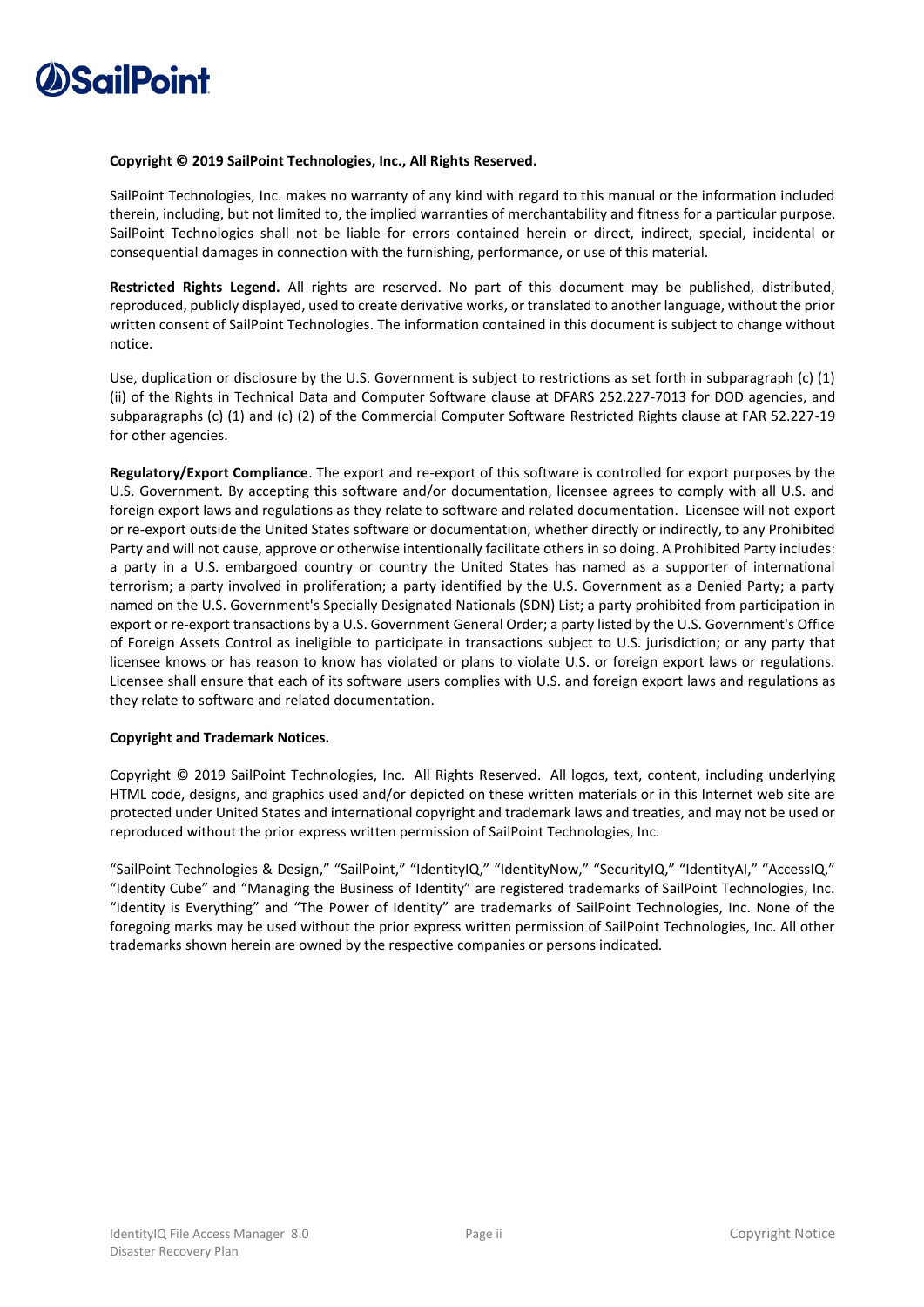# Table of Contents

| Chapter 1: |  |  |  |
|------------|--|--|--|
|            |  |  |  |
|            |  |  |  |
| Chapter 2: |  |  |  |
|            |  |  |  |
|            |  |  |  |
|            |  |  |  |
| Chapter 3: |  |  |  |
|            |  |  |  |
|            |  |  |  |
|            |  |  |  |
|            |  |  |  |
|            |  |  |  |
|            |  |  |  |
| Chapter 4: |  |  |  |
|            |  |  |  |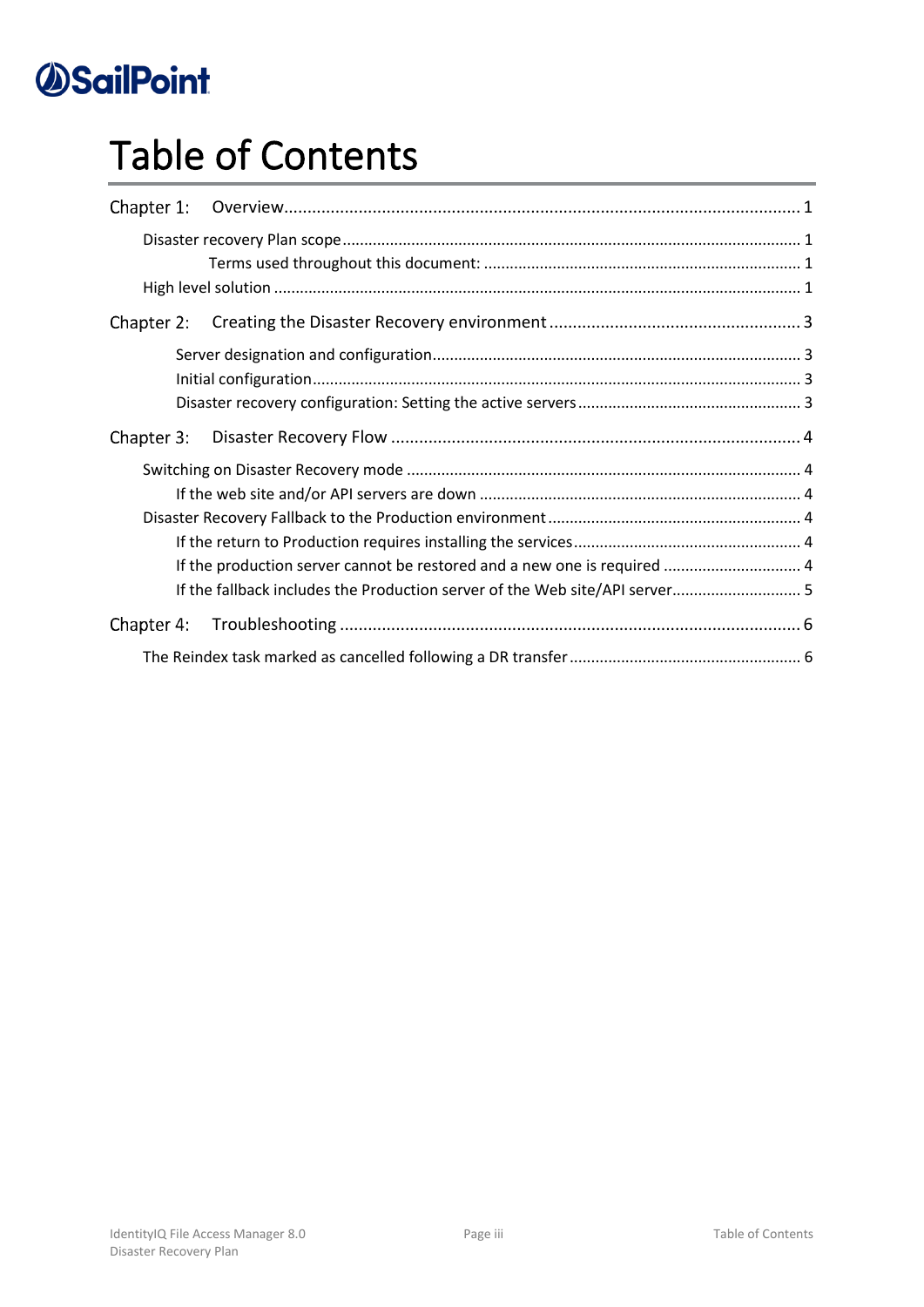

# List of Figures

# List of Tables

No table of figures entries found.

## Table of Revisions

| Ver. $#$ | <b>Description</b> | Date      |
|----------|--------------------|-----------|
| 0.1      | Initial release    | June 2019 |
|          |                    |           |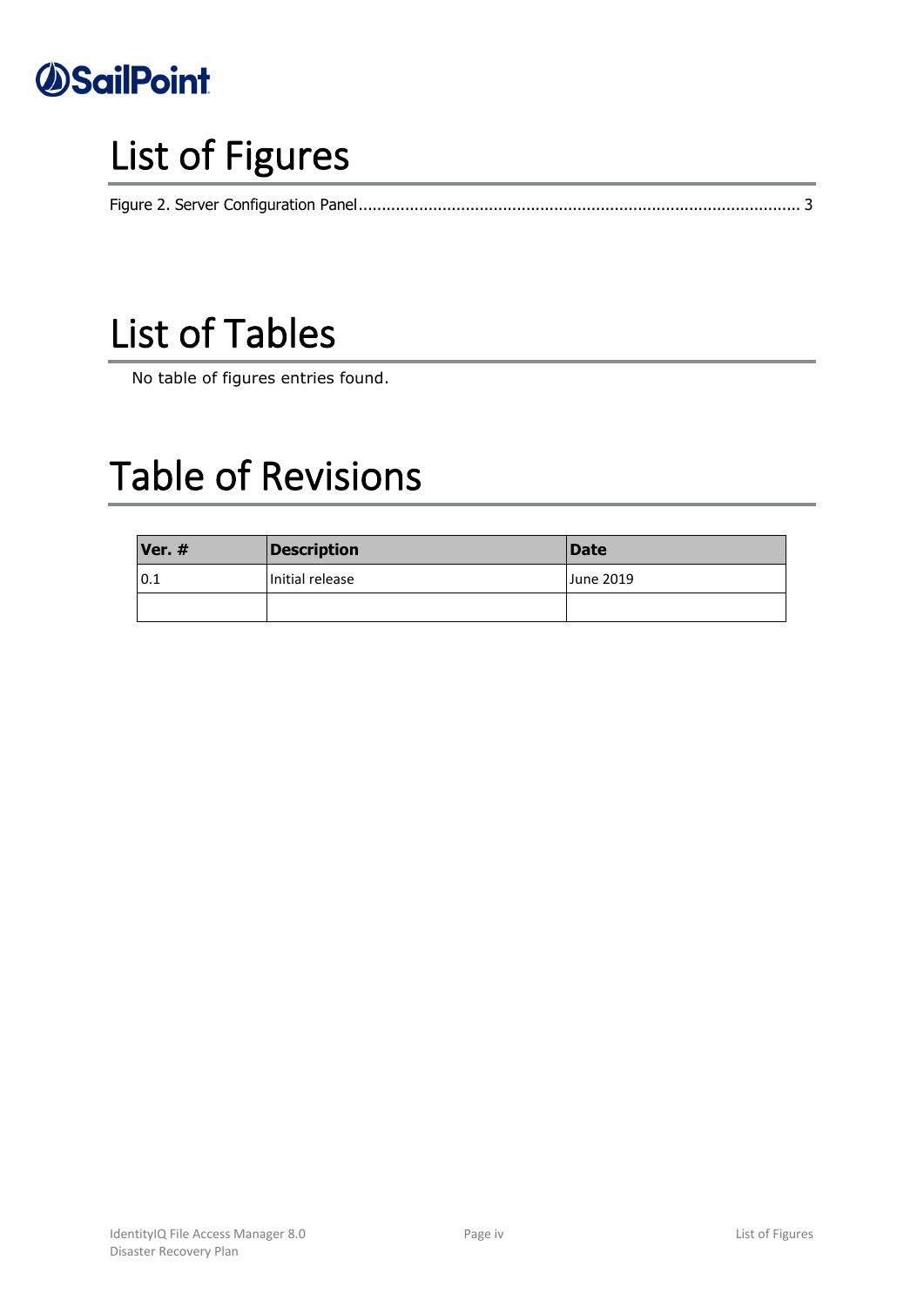### <span id="page-4-0"></span>Chapter 1: Overview

### <span id="page-4-1"></span>Disaster recovery Plan scope

#### <span id="page-4-2"></span>*Terms used throughout this document:*

- **Disaster**: Time when the IdentityIQ File Access Manager servers and / or services are not actively monitoring due to a planned or unplanned unavailability of the servers or services.
- **Production environment (PRD)**: The ongoing working environment that includes the IdentityIQ File Access Manager servers, services and databases.
- **Disaster Recovery environment (DR)**: A preconfigured secondary datacenter with IdentityIQ File Access Manager servers and databases configured to run most of the IdentityIQ File Access Manager services as a temporary solution while the Production environment encounters a disaster.

The SailPoint IdentityIQ File Access Manager Disaster Recovery Plan describes a method to minimize the loss of information during a disaster (as defined above).

In case of a disaster in the Production environment, this procedure enables configuring the system to run the IdentityIQ File Access Manager services from the Disaster Recovery environment.

#### **Note: The Windows File Server activity monitor runs on the same server as the Windows File Server, so it cannot have a disaster recovery installation.**

The IdentityIQ File Access Manager accesses customer servers and databases. These include the identity stores, such as Active Directory and Azure, Target applications, such as NAS Storage, mail systems, and directories, and the IdentityIQ File Access Manager SQL database. In case these sources are moved due to the customer's disaster recovery procedures, (or any other reason) the IdentityIQ File Access Manager configuration must be updated to point to the new sources, as per regular resource configuration.

### <span id="page-4-3"></span>High level solution

The SailPoint disaster recovery plan assumes the following:

The SailPoint disaster recovery plan follows this high-level flow:

- 1. Create a Disaster Recovery environment
	- a. Allocate servers for the Disaster Recovery environment.
	- b. Using the IdentityIQ File Access Manager Server Installer, Configure a parallel IdentityIQ File Access Manager system on the Disaster Recovery environment for all services (except for the Windows file server activity monitors). For each service allocate the Production server, and Disaster Recovery server you want this service to run on.
- 2. When identifying a disaster:
	- a. Identify the Production servers that are down
	- b. Using the IdentityIQ File Access Manager Server Installer, Select these servers in the Server Configuration window and set them to **Inactive**. This will set the corresponding server on the Disaster Recovery environment to **Active**.
	- **Note: Identifying a corresponding Disaster Recovery server is done automatically when setting a Prod server to Inactive, per service.**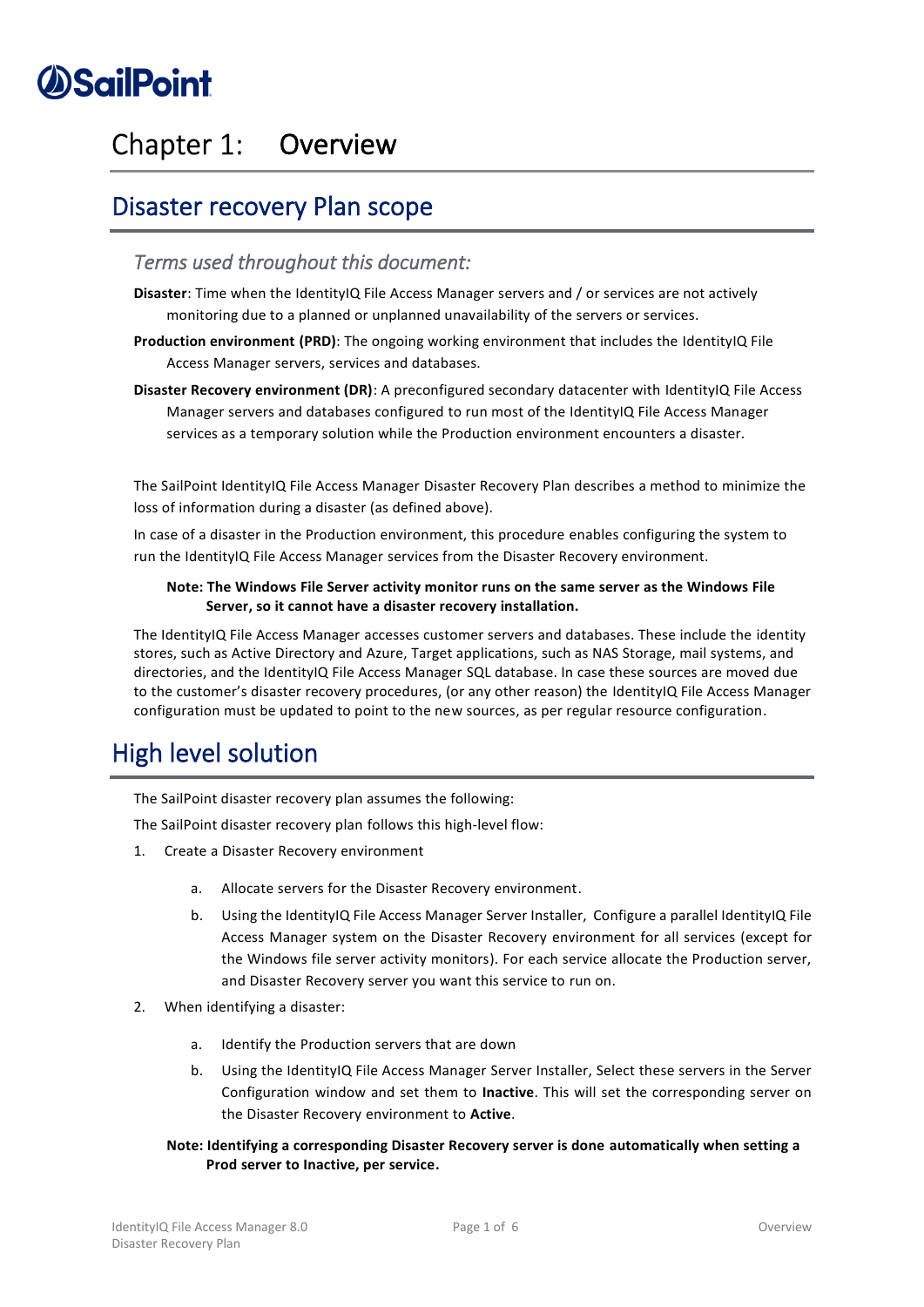- 3. Once the disaster condition on the Production environment has ended:
	- a. Select the Production servers that are back in action and set them to **Active** in the server configuration screen. This will set the corresponding server on the Disaster Recovery environment to **Inactive**.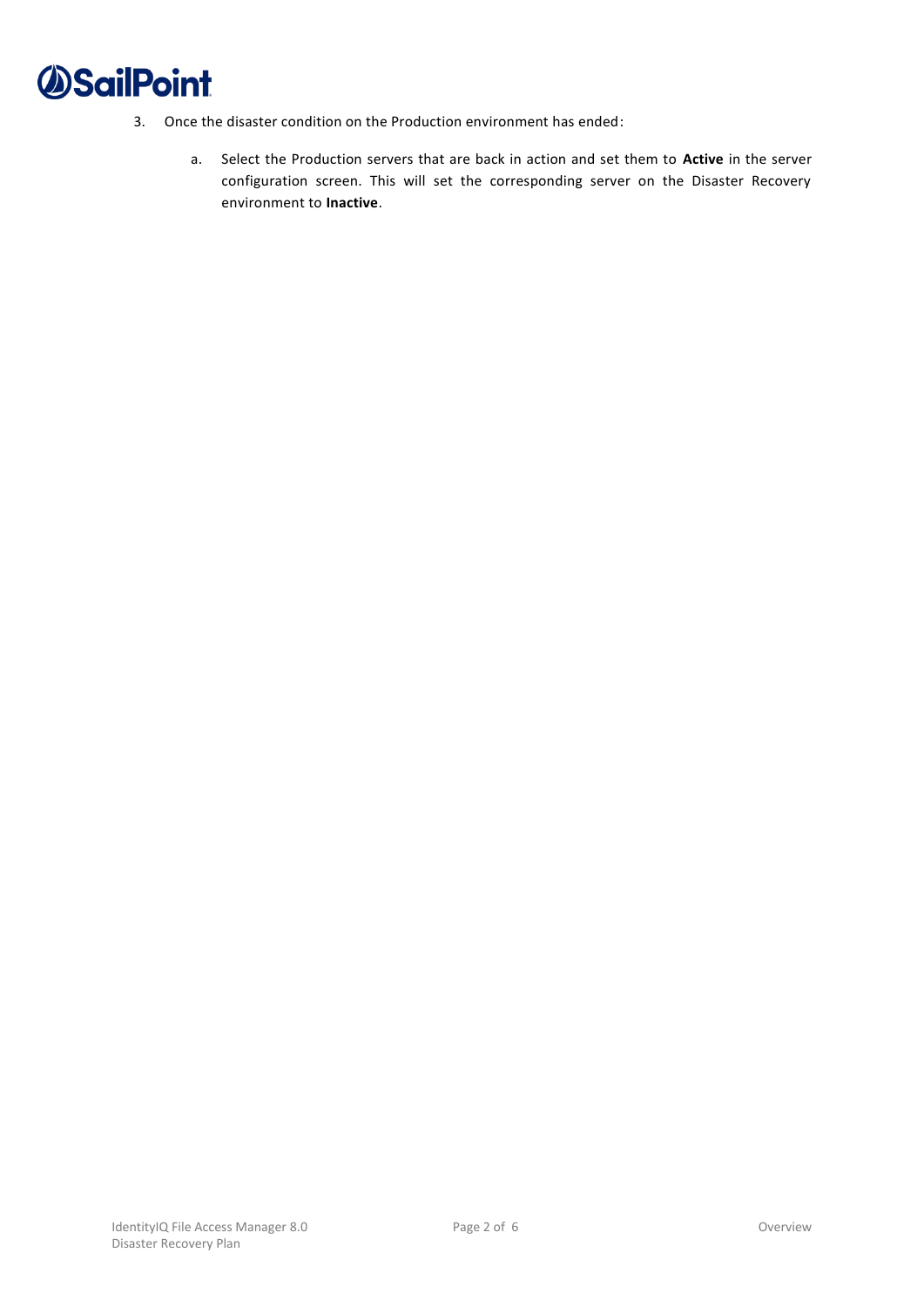## <span id="page-6-0"></span>Chapter 2: Creating the Disaster Recovery environment

### <span id="page-6-1"></span>Server designation and configuration

The server designation as Production or Disaster Recovery, as well as the configuration of the services in these servers is performed using the IdentityIQ File Access Manager Server Installer.

### <span id="page-6-2"></span>Initial configuration

When configuring the servers in the initial setup, mark Disaster Recovery (DR) servers, by ticking the **Disaster Recovery** tick box.

### <span id="page-6-3"></span>Disaster recovery configuration: Setting the active servers

You can set the servers to be active or inactive in the Server Installer. If a server is set to be "Toggle UP", the twin DR Server will be in "Sleep State" (idle). if the Production server is in "Toggle Down" Mode the Twin DR server will be in running state.

the user can set server up and down from any machine.

#### **To set a production server Active\Inactive**

- 1. Open the Server Installer and connect to an existing DB.
- 2. Select the Production server which will be activated / deactivated and click the Edit button

This will enable the server status buttons

- <sup>⧫</sup> **Deactivate** / **Activate** Toggle the server status. This will automatically toggle the corresponding DR server as well
- <sup>⧫</sup> **Reset** mark the services running on this server as uninstalled (This is necessary when a server should be reinstalled or replaced)



#### **Server Settings**

| Add a Server       |                                       |  |  |
|--------------------|---------------------------------------|--|--|
| Server FQDN:       | HR2-example                           |  |  |
| Server Local Name: | HR2-example                           |  |  |
| Installation Path: | C:\Program Files\SailPoint            |  |  |
| Logs Path:         | C:\Program Files\SailPoint\Logs       |  |  |
| Disaster Recovery  |                                       |  |  |
|                    | Reset<br>Deactivate<br>Cancel<br>Save |  |  |

#### **Figure 1. Server Configuration Panel**

- <span id="page-6-4"></span>3. Click **Activate** / **deactivate** to change the server state
- 4. Click **save**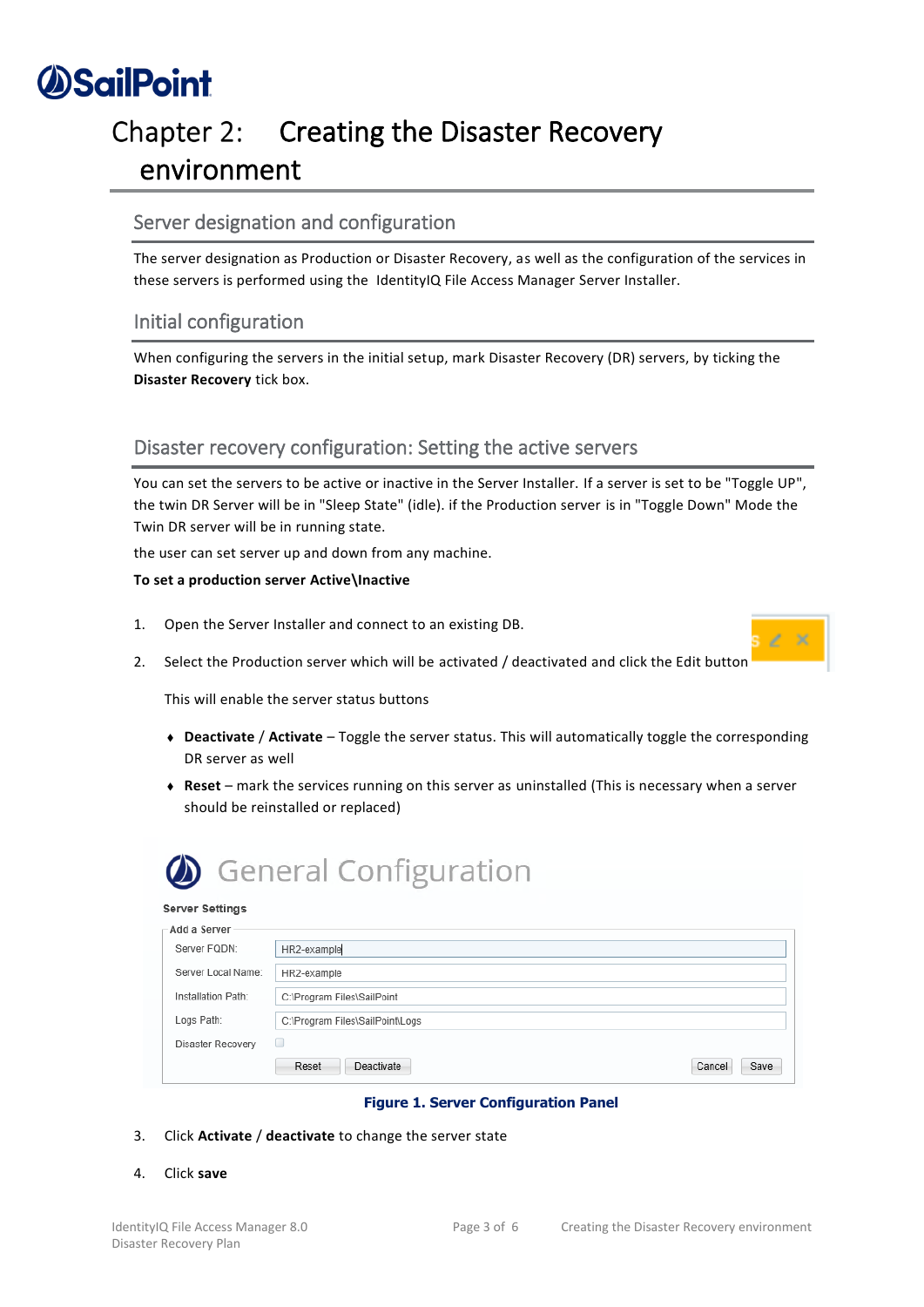## <span id="page-7-0"></span>Chapter 3: Disaster Recovery Flow

### <span id="page-7-1"></span>Switching on Disaster Recovery mode

Select the production servers and set them back to **Inactive** (See Toggle above). This will set the corresponding DR servers to **Active**.

**Note: Only the Production servers have the Active / Inactive button enabled.**

### <span id="page-7-2"></span>If the web site and/or API servers are down

If the web site and/or API servers are down, a manual action will be required for the clients to connect. There are two possibilities to recover:

- ◆ In the DNS server, change the target URL of the web site/API to point to the disaster recovery environment, this is the recommended action and will be the simplest. or
- <sup>⧫</sup> Browse directly to the disaster recovery environment address.

### <span id="page-7-3"></span>Disaster Recovery Fallback to the Production environment

Select the production servers and set them back to **Active** (See Toggle above). This will set the corresponding DR servers to **Inactive**.

### <span id="page-7-4"></span>If the return to Production requires installing the services

- 1. Press **Reset** on the server configuration screen
- 2. Reinstall the services
- 3. After completing the installation wait at least 2 minutes to allow all IdentityIQ File Access Manager services to update their configuration
- 4. Set the Production servers to **Active**

#### <span id="page-7-5"></span>If the production server cannot be restored and a new one is required

- 1. In the Server Installer add a new server in the server list
- 2. Continue until the end and press **save configuration**.
- 3. Restart the server installer
- 4. Select the new server in the Server Configuration list, click **edit**, then **deactivate** (the new server is not yet ready to be live)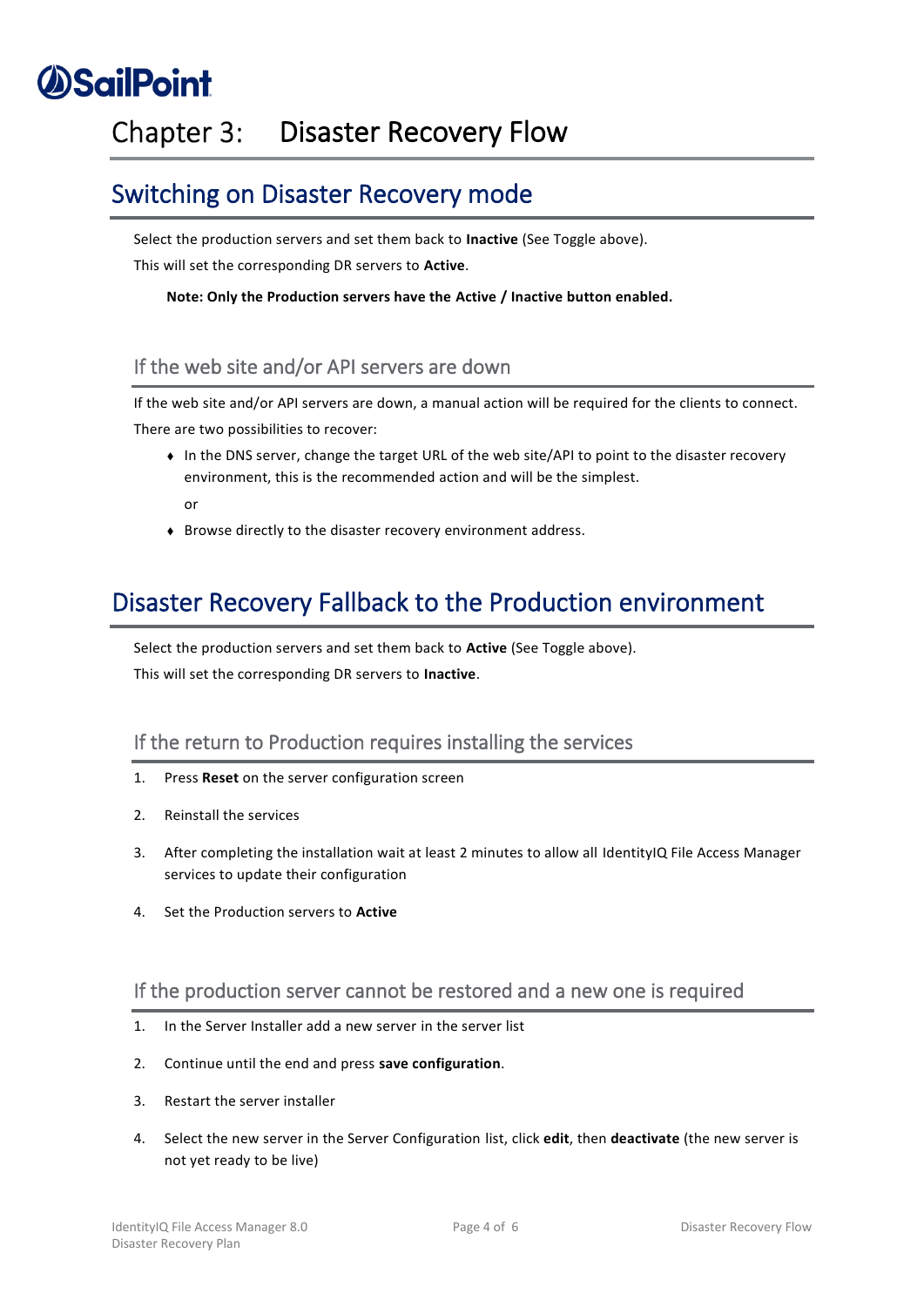- 5. Configure the required services on the new server and install them
- 6. Wait for at least 2 minutes after the installation has completed
- 7. Turn the new server to **active**

### <span id="page-8-0"></span>If the fallback includes the Production server of the Web site/API server

In case the fallback includes the production server of the Web site/API server, a manual action will be required for the clients to connect.

The action will be according to the recovery action taken in section "Switching on Disaster Recovery mode".

- If the DNS server was changed, it should be changed back to point to the Production environment.
- If the DNS server was not changed, you should browse directly to the Production environment address.